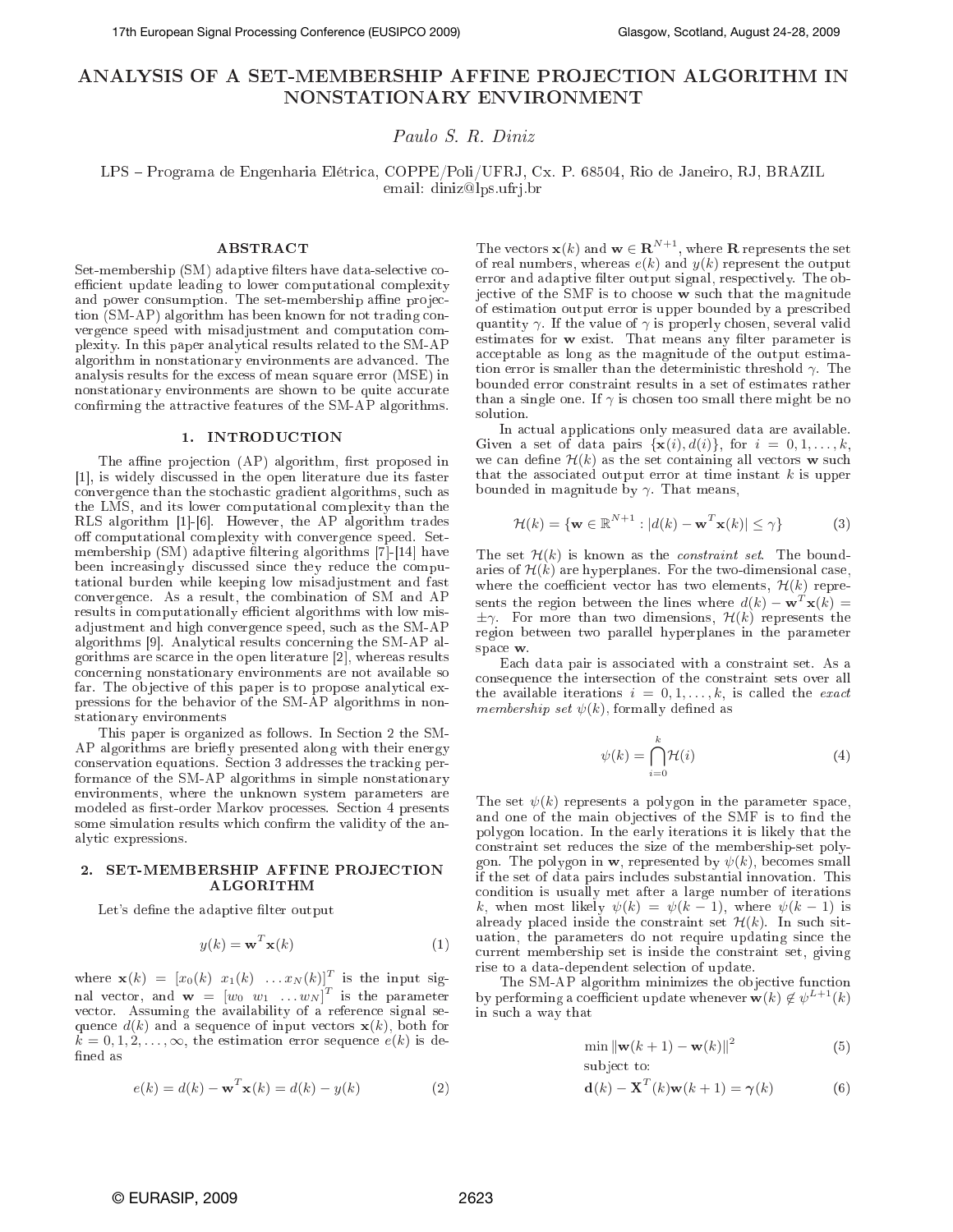where  $\mathbf{d}(k)$  is the desired signal vector and  $\mathbf{X}(k)$  is the input signal matrix. Fig. 1 depicts a typical coefficient update related to the SM-AP algorithm for the ase with two parameters, i.e., for  $L = 1$  and  $|\gamma_i(k)| < |\gamma|$ , such that  $w(k + 1)$ is not placed at the border of  $\mathcal{H}(k)$ .



Figure 1: SM-AP algorithm coefficient update,  $L = 1$ .

The updating equation of the SM-AP algorithm is given by

$$
\mathbf{w}(k+1) = \begin{cases} \mathbf{w}(k) + \mathbf{X}(k) \left[ \mathbf{X}^T(k) \mathbf{X}(k) \right]^{-1} \left[ \mathbf{e}(k) - \gamma(k) \right] & \text{if } |e(k)| > \gamma \quad (7) \\ \mathbf{w}(k) & \text{otherwise} \end{cases}
$$

where

$$
\mathbf{e}(k) = [e(k) \ \varepsilon(k-1) \ \dots \ \varepsilon(k-L)]^T \tag{8}
$$

with  $\varepsilon(k-i) = d(k-i) - \mathbf{x}^T(k-i)\mathbf{w}(k)$  denoting the a posteriori error calculated with the data pair of iteration  $k-i$  using the coefficients of iteration k, for  $k=1,\ldots,L$ . The general des
ription of the SM-AP algorithm is des
ribed in detail below.

### The Set-Membership Affine Projection Algorithm Initialization

 $\mathbf{x}(0) = \mathbf{w}(0) = [0 \dots 0]^T$ choose  $\gamma$  around  $\sqrt{5}\sigma_n$  (to be explained)  $\delta = \text{small constant}$ Do for  $k \geq 0$  $\mathbf{e}(k) = \mathbf{d}(k) - \mathbf{X}^T(k)\mathbf{w}(k)$  $\mathbf{w}(k+1) = \begin{cases} \mathbf{w}(k) + \mathbf{X}(k) \left[ \mathbf{X}^T(k) \mathbf{X}(k) + \delta \mathbf{I} \right]^{-1} [\mathbf{e}(k) - \gamma(k)] \\ \text{if } |e(k)| > \gamma \end{cases}$ if  $|e(k)| > \gamma$  $\mathbf{w}(k)$  otherwise

Whenever required, the updating equation of the setmembership affine projection algorithm has the following form

$$
\mathbf{w}(k+1) = \mathbf{w}(k) + \mathbf{X}(k) \left[ \mathbf{X}^T(k) \mathbf{X}(k) + \delta \mathbf{I} \right]^{-1} [\mathbf{e}(k) - \gamma(k)]
$$
\n(9)

Before pro
eeding it should be onsidered that a oe
ient update will not take pla
e all the time. This an be addressed by associating to the coefficient updating equation of the SM-AP algorithm a probability of updating denoted by  $P_{\text{up}}(k)$ , with its model briefly described in Appendix I. Assuming that the desired signal is given by

$$
d(k) = \mathbf{w}_o^T \mathbf{x}(k) + n(k)
$$
 (10)

the underlying updating equation an be alternatively des
ribed by

$$
\Delta \mathbf{w}(k+1) = \Delta \mathbf{w}(k)
$$
  
+ $P_{\text{up}}(k) \mathbf{X}(k) \left[ \mathbf{X}^T(k) \mathbf{X}(k) + \delta \mathbf{I} \right]^{-1} \left[ \mathbf{e}(k) - \gamma(k) \right] (11)$ 

where  $\Delta \mathbf{w}(k) = \mathbf{w}(k) - \mathbf{w}_o$ .

By premultiplying equation  $(11)$  by the input vector matrix, the following expressions result

$$
\mathbf{X}^{T}(k)\Delta\mathbf{w}(k+1) = \mathbf{X}^{T}(k)\Delta\mathbf{w}(k)
$$
  
+ $P_{\text{up}}(k)\mathbf{X}^{T}(k)\mathbf{X}(k)\left[\mathbf{X}^{T}(k)\mathbf{X}(k)+\delta\mathbf{I}\right]^{-1}\left[\mathbf{e}(k)-\boldsymbol{\gamma}(k)\right]$ 

$$
-\tilde{\pmb{\varepsilon}}(k)=-\tilde{\mathbf{e}}(k)
$$

$$
+P_{\text{up}}(k)\mathbf{X}^{T}(k)\mathbf{X}(k)\left[\mathbf{X}^{T}(k)\mathbf{X}(k)+\delta\mathbf{I}\right]^{-1}\left[\mathbf{e}(k)-\boldsymbol{\gamma}(k)\right](12)
$$

where

$$
\tilde{\varepsilon}(k) = -\mathbf{X}^{T}(k)\Delta\mathbf{w}(k+1)
$$
\n(13)

is the noiseless a *posteriori* error vector and

$$
\tilde{\mathbf{e}}(k) = -\mathbf{X}^{T}(k)\Delta\mathbf{w}(k) = \mathbf{e}(k) - \mathbf{n}(k)
$$
 (14)

is the noiseless a *priori* error vector with

$$
\mathbf{n}(k) = [n(k) n(k-1) \dots n(k-L)]^T
$$

representing the standard noise ve
tor.

Let's now define the following quantity

$$
\underline{\mathbf{e}}(k) = \mathbf{e}(k) - \gamma(k) \tag{15}
$$

With the above definition, by solving equation  $(12)$ , we get

$$
\left(\mathbf{X}^{T}(k)\mathbf{X}(k)\right)^{-1}(\tilde{\mathbf{e}}(k)-\tilde{\boldsymbol{\varepsilon}}(k))=P_{\text{up}}(k)\left(\mathbf{X}^{T}(k)\mathbf{X}(k)+\delta\mathbf{I}\right)^{-1}\underline{\mathbf{e}}(k)
$$

Multiplying both sides by  $\mathbf{X}(k)$  and then replacing the equation above in equation (11), the resulting expression is given by

$$
\Delta \mathbf{w}(k+1) - \mathbf{X}(k) \left( \mathbf{X}^{T}(k) \mathbf{X}(k) \right)^{-1} \tilde{\mathbf{e}}(k)
$$

$$
= \Delta \mathbf{w}(k) - \mathbf{X}(k) \left( \mathbf{X}^{T}(k) \mathbf{X}(k) \right)^{-1} \tilde{\mathbf{e}}(k) \tag{16}
$$

Assumptions: The additional noise is white and statisti ally independent of the input signal; the inverse of the inherent orrelation matrix is statisti
ally independent of both the *a priori* error and the noises; the error in the coefficients during the transient is independent of the data; the a priori error  $e(k)$  is modeled as a zero-mean Gaussian process, after convergence. From the above equation it is shown in [2] that

$$
(2 - P_{\text{up}}(k)) \text{tr} \left\{ E[\tilde{\mathbf{e}}(k)\tilde{\mathbf{e}}^T(k)] E[\hat{\mathbf{S}}(k)] \right\}
$$

$$
+ 2(1 - P_{\text{up}}(k)) \text{tr} \left\{ E[\underline{\mathbf{n}}(k)\tilde{\mathbf{e}}^T(k)] E[\hat{\mathbf{S}}(k)] \right\} =
$$

$$
P_{\text{up}}(k) \text{tr} \left\{ E[\underline{\mathbf{n}}(k)\underline{\mathbf{n}}^T(k)] E[\hat{\mathbf{S}}(k)] \right\}
$$
(17)

where  $\hat{\mathbf{S}}(k)$  is the inverse of  $\mathbf{X}^T(k)\mathbf{X}(k)$ .

Any choice for the thresholds  $\gamma_i(k)$  is valid as long as they correspond to points represented by the adaptive filter coefficients in  $\mathcal{H}(k-i+1)$ , i.e.,  $|\gamma_i(k)| \leq \gamma$ . A particularly simple SM-AP version is obtained if  $\gamma_i(k)$  for  $i \neq 1$  corresponds to the a posteriori error  $\varepsilon(k-i+1) = d(k-i+1) \mathbf{w}^T(k)\mathbf{x}(k-i+1)$  and  $\gamma_1(k) = e(k)/|e(k)|$ . Since the coeffiients were updated onsidering previous data pairs then at the current iteration it is true that  $\mathbf{w}(k) \in \mathcal{H}(k-i+1)$ , i.e.,  $|\varepsilon(k - i + 1)| = |d(k - i + 1) - \mathbf{x}^{T}(k - i + 1)\mathbf{w}(k)| \leq \gamma$ , for  $i = 2, \ldots, L+1$ . Therefore, by choosing  $\gamma_i(k) = \varepsilon(k-i+1)$ ,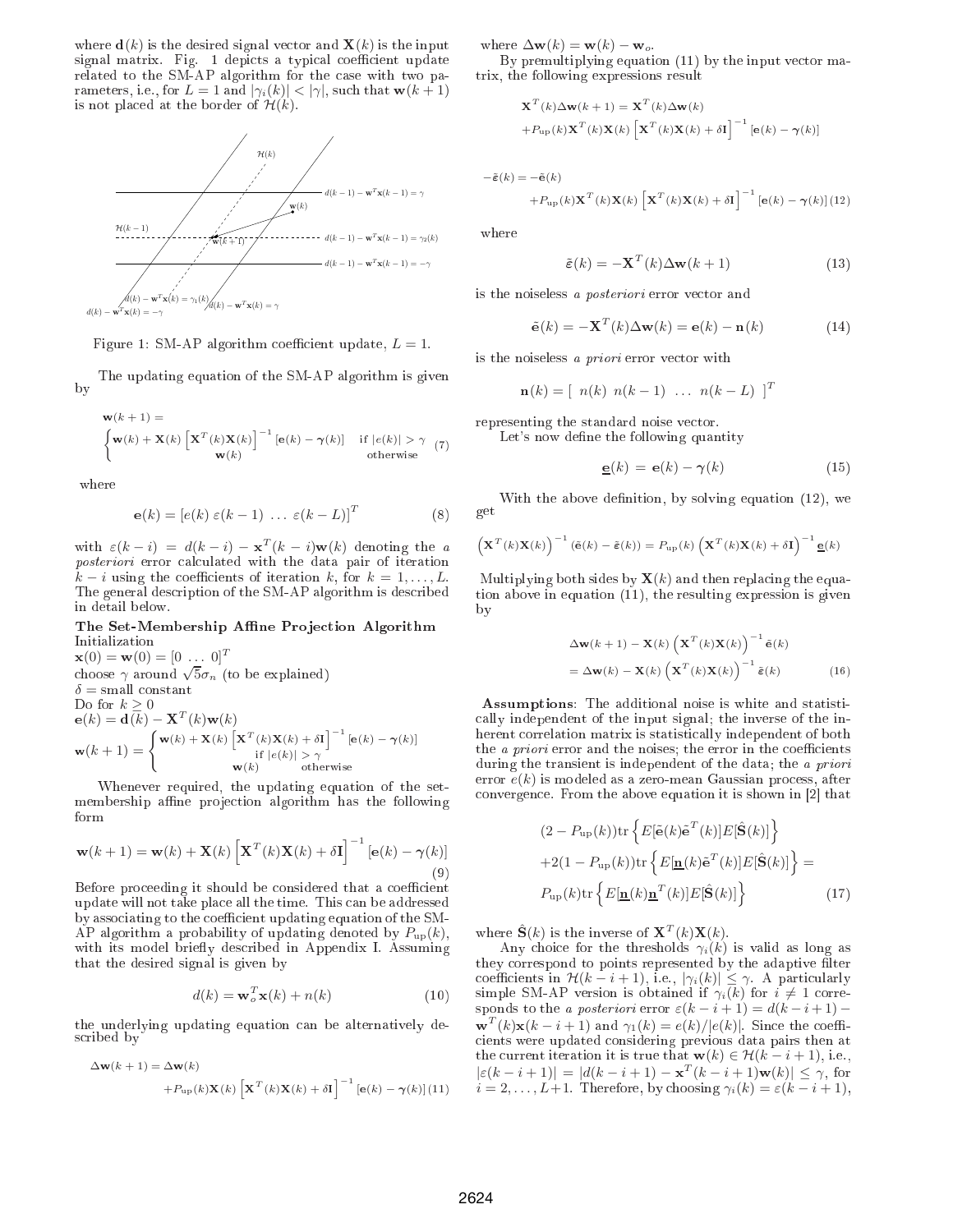for  $i \neq 1$ , all the elements the *a posteriori errors* remain constant, except for first element. The constraint value  $\gamma_1(k)$ can be selected as in the SM-NLMS algorithm where  $\gamma_1(k)$ is such that the solution lies at the nearest boundary of  $\mathcal{H}(k)$ , i.e.,

$$
\gamma_1(k) = \gamma \frac{e(k)}{|e(k)|} = \gamma \text{sgn}[e(k)] \tag{18}
$$

The resulting update equation is then given by

$$
\mathbf{w}(k+1) = \mathbf{w}(k) + \mathbf{X}(k) \left[ \mathbf{X}^{T}(k) \mathbf{X}(k) \right]^{-1} \mu(k) e(k) \mathbf{u}_{1} \quad (19)
$$

where **,** 

$$
e(k) = d(k) - \mathbf{w}^{T}(k)\mathbf{x}(k)
$$
\n(20)

$$
\mu(k) = \begin{cases} 1 - \frac{\gamma}{|e(k)|} & \text{if } |e(k)| > \gamma \\ 0 & \text{otherwise} \end{cases} \tag{21}
$$

This algorithm minimizes the Eu
lidean distan
e  $\|\mathbf{w}(k+1) - \mathbf{w}(k)\|^2$  subject to the constraint  $\mathbf{w}(k+1) \in \psi^{L+1}(k)$  such that the *a posteriori* errors at iteration  $k - i$ ,  $\varepsilon(k - i)$ , are kept constant for  $i~=~2,\ldots,L~+$  1.  $~$  Fig.  $~$  2 illustrates a typical coefficient updating for the simplicity for the simplicity in the simplicity in the simplicity is in the simplicity of  $\mathcal{M}$ observed that the a posteriori error related to previous data remains unaltered. The simplied SM-AP algorithm



Figure 2: Simplified SM-AP algorithm coefficient update with constant a posteriori error,  $L = 1$ .

given by equation (19) will perform an update if and only if  $\mathbf{w}(k) \notin \mathcal{H}(k)$ , or  $|e(k)| > \gamma$ . After some lengthy derivations presented in  $[2]$  it is possible to verify that

$$
E[\tilde{e}_0^2(k)] \approx \frac{(L+1)P_{\text{up}}}{2 - P_{\text{up}}}
$$
  
 
$$
\times \frac{\sigma_n^2 + \gamma^2}{1 + L\left((1 - P_{\text{up}})^2 + 2P_{\text{up}}(1 - P_{\text{up}})\sqrt{\frac{2}{\pi E[e_0^2(k)]}}\gamma\right)}
$$
(22)

In the expression above,  $\gamma$  is the SM threshold and  $e_0^2(k)$ denotes the MSE. Therefore, the misadjustment for the setmembership affine projection algorithm is given by

$$
M = \frac{(L+1)P_{\rm up}}{2 - P_{\rm up}}
$$
  
 
$$
\times \frac{\frac{\gamma^2}{\sigma_n^2} + 1}{1 + L \left( (1 - P_{\rm up})^2 + 2P_{\rm up} (1 - P_{\rm up}) \sqrt{\frac{2}{\pi E[e_0^2(k)]}} \gamma \right)} (23)
$$

For small  $1-P_{\text{up}}$ , this equation can be approximated by

$$
M = \frac{(L+1)P_{\rm up}}{(2 - P_{\rm up})} \left(\frac{\gamma^2}{\sigma_n^2} + 1\right)
$$
 (24)

#### $\overline{\mathbf{3}}$ . 3. BEHAVIOR IN NONSTATIONARY **ENVIRONMENTS**

In a nonstationary environment the error in the coefficients is described by the following vector

$$
\Delta \mathbf{w}(k+1) = \mathbf{w}(k+1) - \mathbf{w}_o(k+1) \tag{25}
$$

where  $\mathbf{w}_o(k+1)$  is the actual time-varying vector. For this ase, equation (16) be
omes

$$
\Delta \mathbf{w}(k+1) = \Delta \hat{\mathbf{w}}(k)
$$
  
+ $P_{\text{up}}(k) \mathbf{X}(k) \left( \mathbf{X}^T(k) \mathbf{X}(k) + \delta \mathbf{I} \right)^{-1} (\mathbf{e}(k) - \gamma(k))$  (26)

where  $\Delta \hat{\mathbf{w}}(k) = \mathbf{w}(k) - \mathbf{w}_o(k+1)$ . By premultiplying the expression above by  $\mathbf{X}^T(k)$  it follows that

$$
\begin{aligned} \mathbf{X}^{T}(k)\Delta\mathbf{w}(k+1) &= \mathbf{X}^{T}(k)\Delta\hat{\mathbf{w}}(k) \\ &+ P_{\text{up}}(k)\mathbf{X}^{T}(k)\mathbf{X}(k)\left(\mathbf{X}^{T}(k)\mathbf{X}(k)+\delta\mathbf{I}\right)^{-1}\left(\mathbf{e}(k)-\boldsymbol{\gamma}(k)\right) \end{aligned}
$$

$$
-\tilde{\boldsymbol{\varepsilon}}(k) = -\tilde{\mathbf{e}}(k) + P_{\text{up}}(k) \mathbf{X}^{T}(k) \mathbf{X}(k) \left( \mathbf{X}^{T}(k) \mathbf{X}(k) + \delta \mathbf{I} \right)^{-1} \left( \mathbf{e}(k) - \boldsymbol{\gamma}(k) \right)
$$
(27)

By solving the equation (27), it is possible to show that

$$
\left(\mathbf{X}^{T}(k)\mathbf{X}(k)\right)^{-1}\left[\tilde{\mathbf{e}}(k)-\tilde{\boldsymbol{\varepsilon}}(k)\right]=
$$
  
\n
$$
P_{\text{up}}(k)\left(\mathbf{X}^{T}(k)\mathbf{X}(k)+\delta\mathbf{I}\right)^{-1}\left(\mathbf{e}(k)-\boldsymbol{\gamma}(k)\right) \tag{28}
$$

Following the same pro
edure to derive equation (16), we an now substitute equation (28) in equation (26) in order to dedu
e that

$$
\Delta \mathbf{w}(k+1) - \mathbf{X}(k) \left( \mathbf{X}^{T}(k) \mathbf{X}(k) \right)^{-1} \tilde{\mathbf{e}}(k) = \Delta \hat{\mathbf{w}}(k)
$$

$$
-\mathbf{X}(k) \left( \mathbf{X}^{T}(k) \mathbf{X}(k) \right)^{-1} \tilde{\mathbf{e}}(k)
$$
(29)

By omputing the energy on both sides of this equation it is possible to show that

$$
E\left[\left\|\Delta \mathbf{w}(k+1)\right\|^2\right] + E\left[\tilde{\mathbf{e}}^T(k)\left(\mathbf{X}^T(k)\mathbf{X}(k)\right)^{-1}\tilde{\mathbf{e}}(k)\right]
$$
  
\n
$$
= E\left[\left\|\Delta \hat{\mathbf{w}}(k)\right\|^2\right] + E\left[\tilde{\mathbf{e}}^T(k)\left(\mathbf{X}^T(k)\mathbf{X}(k)\right)^{-1}\tilde{\mathbf{e}}(k)\right]
$$
  
\n
$$
= E\left[\left\|\Delta \mathbf{w}(k) + \Delta \mathbf{w}_o(k+1)\right\|^2\right]
$$
  
\n
$$
+ E\left[\tilde{\mathbf{e}}^T(k)\left(\mathbf{X}^T(k)\mathbf{X}(k)\right)^{-1}\tilde{\mathbf{e}}(k)\right]
$$
  
\n
$$
\approx E\left[\left\|\Delta \mathbf{w}(k)\right\|^2\right] + E\left[\left\|\Delta \mathbf{w}_o(k+1)\right\|^2\right]
$$
  
\n
$$
+ E\left[\tilde{\mathbf{e}}^T(k)\left(\mathbf{X}^T(k)\mathbf{X}(k)\right)^{-1}\tilde{\mathbf{e}}(k)\right]
$$
(30)

where  $\Delta$ **w**<sub>o</sub>(k + 1) = **w**<sub>o</sub>(k) – **w**<sub>o</sub>(k + 1), and in the last equality we have assumed that  $E\left[\Delta \mathbf{w}^T(k)\Delta \mathbf{w}_o(k+1)\right] \approx$ 0. This assumption is valid for simple models for the timevarying behavior of the unknown system, su
h as random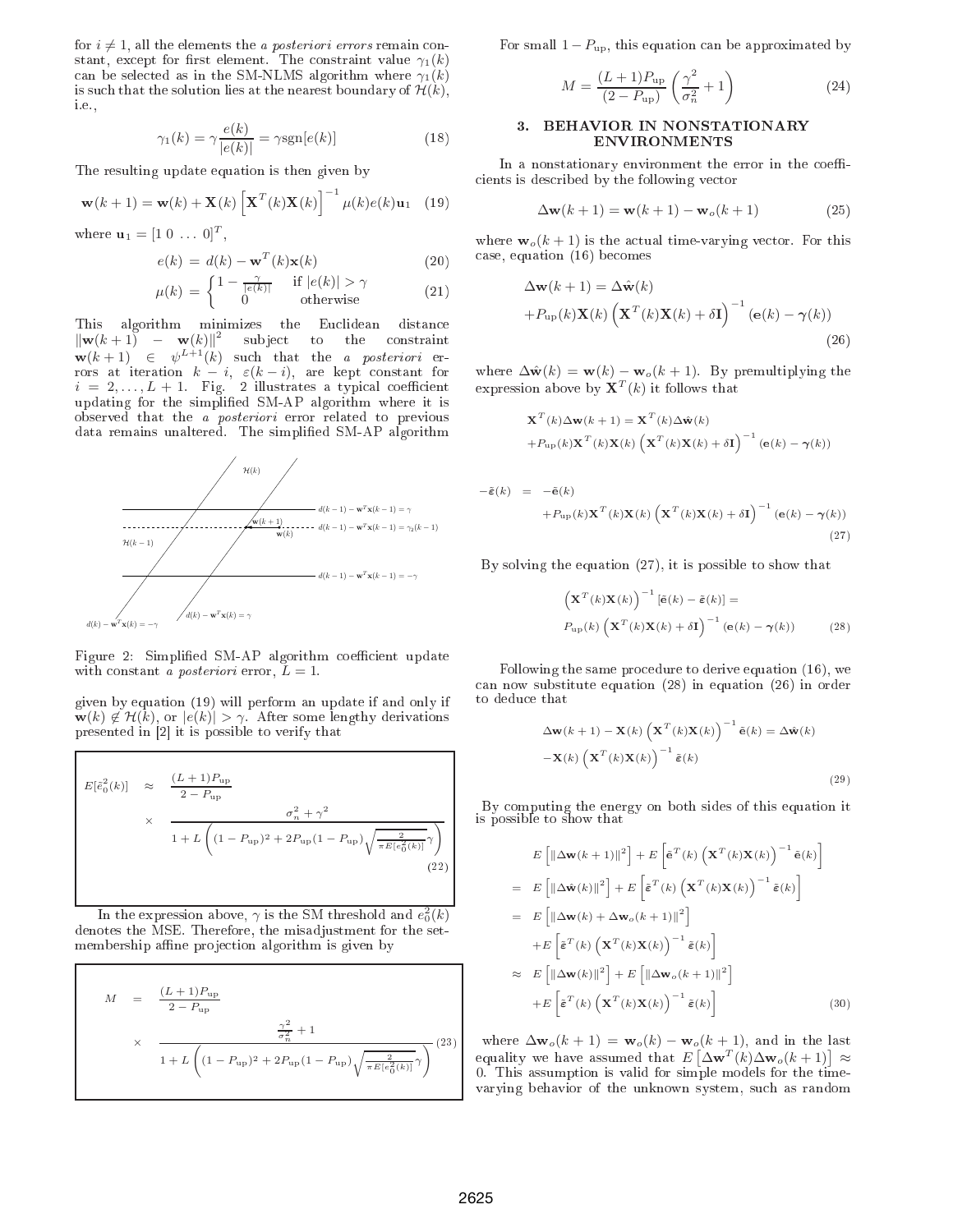walk model<sup>1</sup> . We will adopt this assumption in order to simplify our analysis.

In Appendix II we compute the covariance of  $\Delta w_o(k+1)$ leading to

$$
E\left[\left\|\Delta \mathbf{w}_o(k+1)\right\|^2\right] = \text{tr}\{\text{cov}[\Delta \mathbf{w}_o(k+1)]\}
$$

$$
= (N+1)\left[\frac{2\kappa_{\mathbf{w}}^2}{1+\lambda_{\mathbf{w}}}\right]\sigma_{\mathbf{w}}^2 \tag{31}
$$

with  $\kappa_{\mathbf{W}}$  defined in the Appendix II.

Solving equation (30) using equation (31) and assuming that the algorithm has onverged su
h that

$$
E\left[\left\|\Delta \mathbf{w}(k+1)\right\|^2\right] = E\left[\left\|\Delta \mathbf{w}(k)\right\|^2\right]
$$

Equation (30) an be expressed as

$$
P_{\rm up}^{2} E \left[ \tilde{\mathbf{e}}^{T}(k) \left( \mathbf{X}^{T}(k) \mathbf{X}(k) \right)^{-1} \tilde{\mathbf{e}}(k) \right]
$$
  
=  $P_{\rm up} E \left[ \tilde{\mathbf{e}}^{T}(k) \left( \mathbf{X}^{T}(k) \mathbf{X}(k) \right)^{-1} \tilde{\mathbf{e}}(k) \right]$   
+ $(N+1) \left[ \frac{2\kappa_{\mathbf{W}}^{2}}{1 + \lambda_{\mathbf{W}}} \right] \sigma_{\mathbf{W}}^{2}$  (32)

Leading to the equation

$$
P_{\text{up}}^{2} E \left[ \left( \mathbf{e}(k) - \gamma(k) \right)^{T} \hat{\mathbf{S}}(k) \hat{\mathbf{R}}(k) \hat{\mathbf{S}}(k) \left( \mathbf{e}(k) - \gamma(k) \right) \right]
$$
  
= 
$$
P_{\text{up}} E \left[ \tilde{\mathbf{e}}^{T}(k) \hat{\mathbf{S}}(k) \left( \mathbf{e}(k) - \gamma(k) \right) + \left( \mathbf{e}(k) - \gamma(k) \right)^{T} \hat{\mathbf{S}}(k) \tilde{\mathbf{e}}(k) \right]
$$
  
+ 
$$
(N+1) \left[ \frac{2\kappa_{\mathbf{w}}^{2}}{1 + \lambda_{\mathbf{w}}} \right] \sigma_{\mathbf{w}}^{2}
$$
(33)

By solving this equation following the same procedure as in [2], we can derive the excess of MSE only due to the timevarying unknown system.

$$
\xi_{\text{lag}} = \frac{(N+1)}{P_{\text{up}}(2 - P_{\text{up}})} \left[ \frac{2\kappa_{\mathbf{W}}^2}{1 + \lambda_{\mathbf{W}}} \right] \sigma_{\mathbf{W}}^2 \tag{34}
$$

By taking into onsideration the additional into noise and the time-varying parameters to be estimated, the overall ex
ess of MSE is given by

$$
\xi_{\text{exc}} = \frac{(L+1)P_{\text{up}}}{2 - P_{\text{up}}} \frac{\sigma_n^2 + \gamma^2}{1 + L \left( (1 - P_{\text{up}})^2 + 2P_{\text{up}} (1 - P_{\text{up}}) \sqrt{\frac{2}{\pi E [e_0^2(k)]}} \gamma \right)}
$$

$$
+ \frac{(N+1)}{P_{\text{up}} (2 - P_{\text{up}})} \left[ \frac{2\kappa_{\text{w}}^2}{1 + \lambda_{\text{w}}} \right] \sigma_{\text{w}}^2
$$

$$
= \frac{1}{2 - P_{\text{up}}} \left\{ \frac{(L+1)P_{\text{up}} (\sigma_n^2 + \gamma^2)}{1 + L \left( (1 - P_{\text{up}})^2 + 2P_{\text{up}} (1 - P_{\text{up}}) \sqrt{\frac{2}{\pi E [e_0^2(k)]}} \gamma \right)} + \frac{N+1}{P_{\text{up}}} \left[ \frac{2\kappa_{\text{w}}^2}{1 + \lambda_{\text{w}}} \right] \sigma_{\text{w}}^2 \right\}
$$
(35)

<sup>1</sup>In this model the coefficients change according to  $\mathbf{w}_o(k)$  =  $\mathbf{w}_o(k-1) + \mathbf{n}_\mathbf{W}(k).$ 

If  $\kappa_{\bf W} = 1$ , the expression above becomes simpler

$$
\xi_{\text{exc}} = \frac{1}{2 - P_{\text{up}}} \left\{ \frac{(L+1)P_{\text{up}}(\sigma_n^2 + \gamma^2)}{1 + L \left( (1 - P_{\text{up}})^2 + 2P_{\text{up}}(1 - P_{\text{up}}) \sqrt{\frac{2}{\pi E[e_0^2(k)]}} \gamma \right)} + \frac{2(N+1)}{P_{\text{up}}(1 + \lambda_{\text{w}})} \sigma_{\text{w}}^2 \right\}
$$
(36)

As can be verified, the contribution due to the lag is inversely proportional to the value of  $P_{\rm up}$ . This is an expected result since if the updates are not frequent the adaptive filter will not be able to tra
k the variations in the unknown system.

#### SIMULATION EXAMPLES

An adaptive filtering algorithm is used to identify a system whose impulse response is given by  $|2|$ 

$$
[0.1 \ 0.3 \ 0 \ -0.2 \ -0.4 \ -0.7 \ -0.4 \ -0.2]
$$

using the SM-AP algorithm using  $L = 0$ ,  $L = 1$  and  $L = 2$ . Table 1 lists the estimated and measured misadjustments for  $L = 0, L = 1$ , and  $L = 2$ . The results were obtained for  $\gamma = \sqrt{2.7\sigma_n^2}$  and  $\gamma = \sqrt{5\sigma_n^2}$ . The results reflect the average of three distinct experiments with different values of the input signal correlation matrix eigenvalue spread. The expected misadjustments are lose to the measured ones despite the approximations in the derivation of the theoreti
al formula.

Table 1: Evaluation of the SM-AP Algorithm,  $\gamma = \sqrt{2.7\sigma_n^2}$ and  $\gamma = \sqrt{5\sigma_n^2}$ 

| Misadjustment |                                                                              |         |                    |       |                    |
|---------------|------------------------------------------------------------------------------|---------|--------------------|-------|--------------------|
| $L=0$         |                                                                              | $L = 1$ |                    | $L=2$ |                    |
|               | Exp. $\ $ Theory $\ $ Exp. $\ $ Theory $\ $ Exp.                             |         |                    |       | 'Theory            |
|               | $\sqrt{2.7\sigma_n^2}$   0.2591   0.3354   0.4137   0.4315   0.5305   0.5432 |         |                    |       |                    |
|               |                                                                              |         | $\parallel$ 0.2292 |       | $\parallel$ 0.2738 |

In Fig. 3, it is shown the measured and theoretical values of the ex
ess of MSE in a non-stationary environment, for the case where  $\lambda_{\bf w}=0.96$ . Once again the measured and theoreti
al results obtained from equation (35) are as lose as similar results usually found in the literature, demonstrating the validity the proposed analysis. It an be observed that the results are less accurate for larger values of  $\gamma$  due to a reduction in the number updatings, turning the tracking more difficult. The computational complexity of the SM-AP algorithm is similar to the original AP algorithm whenever an update is required. However, the SM-AP algorithm substantially redu
es the misadjustment.

### 5. CONCLUDING REMARKS

This paper presented the analysis of the set-membership affine projection (SM-AP) algorithms in nonstationary environments. The losed form expressions, derived for the ex
ess of MSE of the SM-AP algorithms in nonstationary environments, are tools for the proper setup of these algorithms in practical applications. Some simulation results were inluded verifying that the analyti
al results mat
h well the experimental ones.